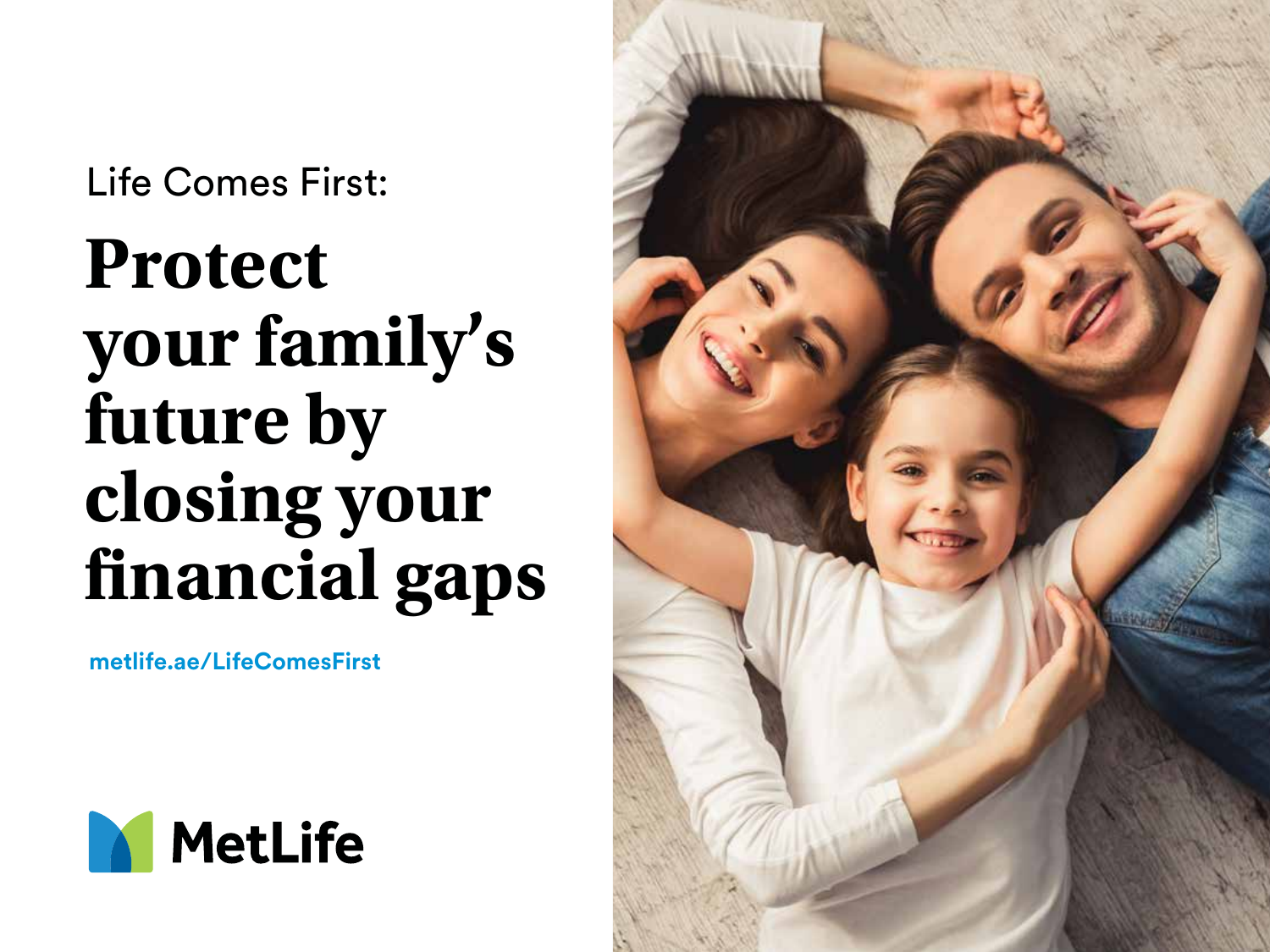

### **Are you and your loved ones protected, no matter what?**

In October 2020 and February 2021, MetLife conducted research on the financial attitudes of families in the UAE. This revealed shifts in the customer mindset and the protection gaps they're facing.

**Most residents believe they're either not adequately insured or unsure if their insurance would cover any eventuality,** such as job loss or serious illness.

Now, as there's an immediacy to improve financial awareness and protection, we believe it's our responsibility to educate and support people who have gaps in these areas.

This report includes findings from a 2,000-respondent survey of residents in the UAE which includes UAE Citizens. The demographics, nationalities, and social classes of respondents are representative of the overall census of adults in the UAE.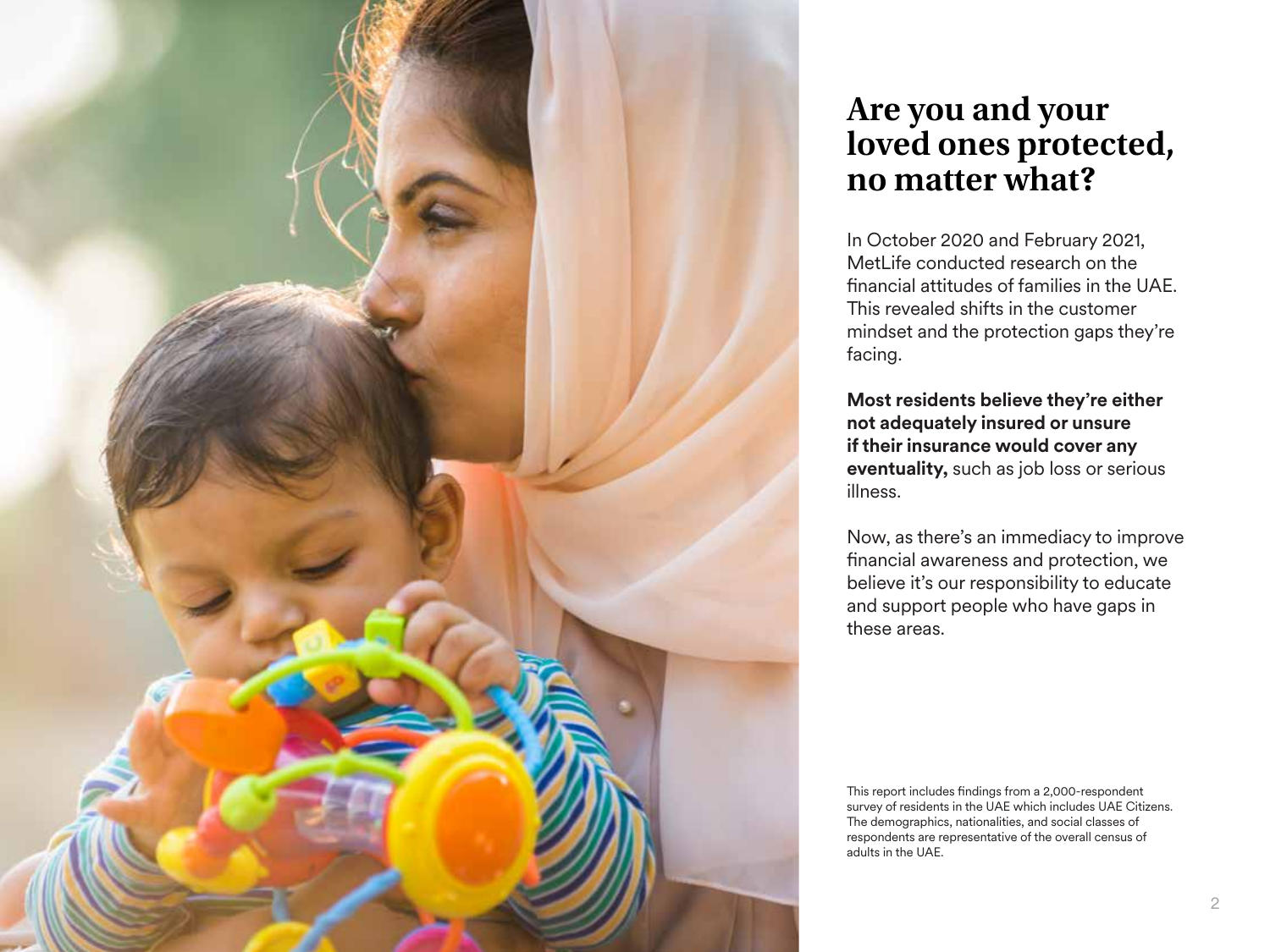# Gap #1 Financial Optimism vs.

The resilience and success of families residing in the UAE exemplify the peace and prosperity of the region, a beacon for both financial and human progress. But while these residents have an awareness of their family's priorities and their need for financial protection and stability, they don't always fully understand insurance or have access to financial products that are best suited to their needs.

## **Financial Optimism:**

financial readiness towards a major unforeseen health incident.



of UAE residents are not financially prepared to face an unfortunate incident of any kind —including loss of life, sudden disability, or critical illness.

## **Financial Stability:**

financial readiness towards a loss of income.



of UAE residents **39%** believe they are Financially Stable.

#### Protection lesson

As we plan for our family's future, it's important to ensure that we have the right financial protection, including true financial wellness. This provides peace of mind that your family's future is truly protected.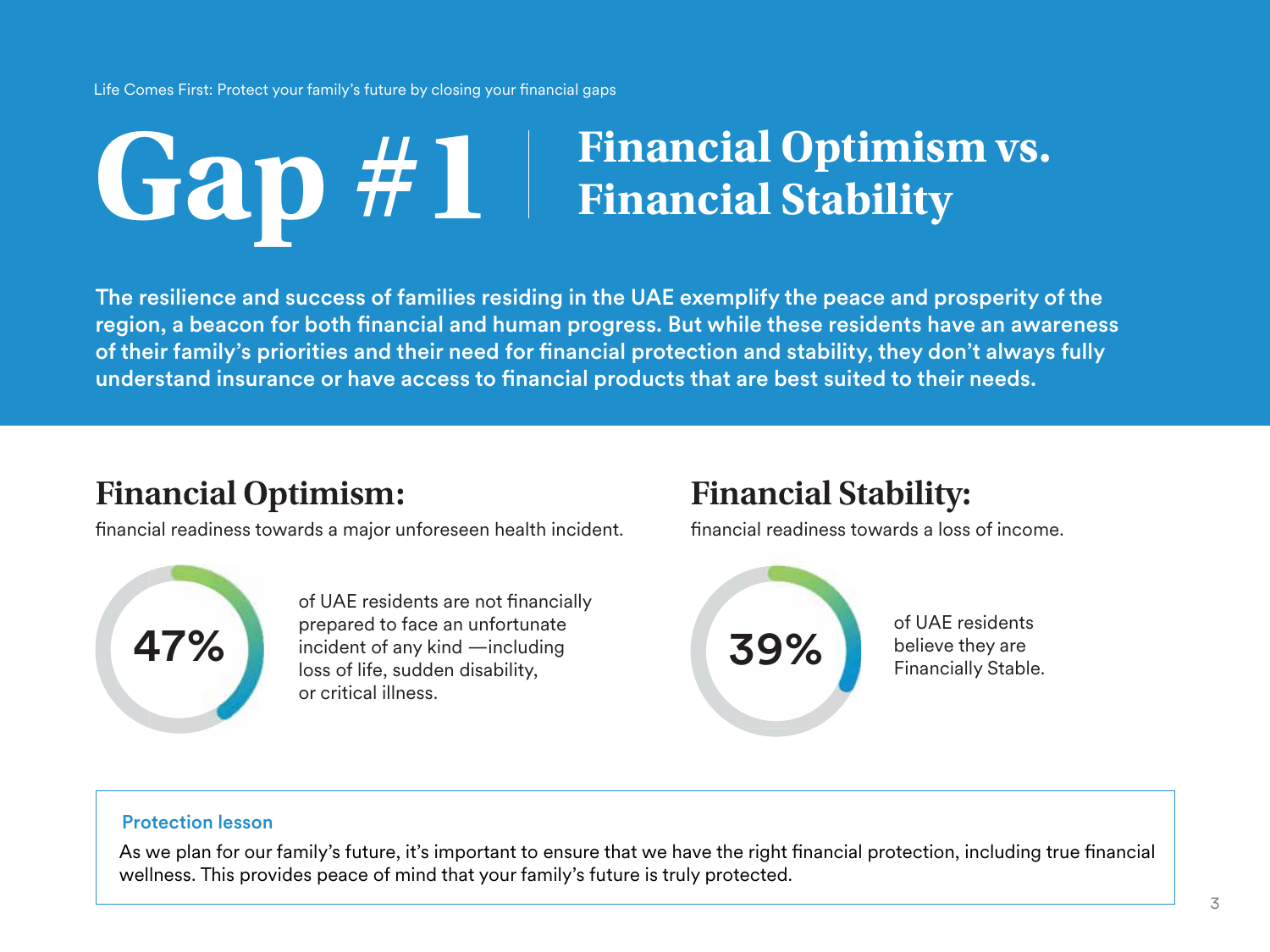# **Prepare for the unexpected**



#### Protection lesson

Goals are important, but action towards achieving them is paramount to make sure your loved ones are covered if something were to happen to you.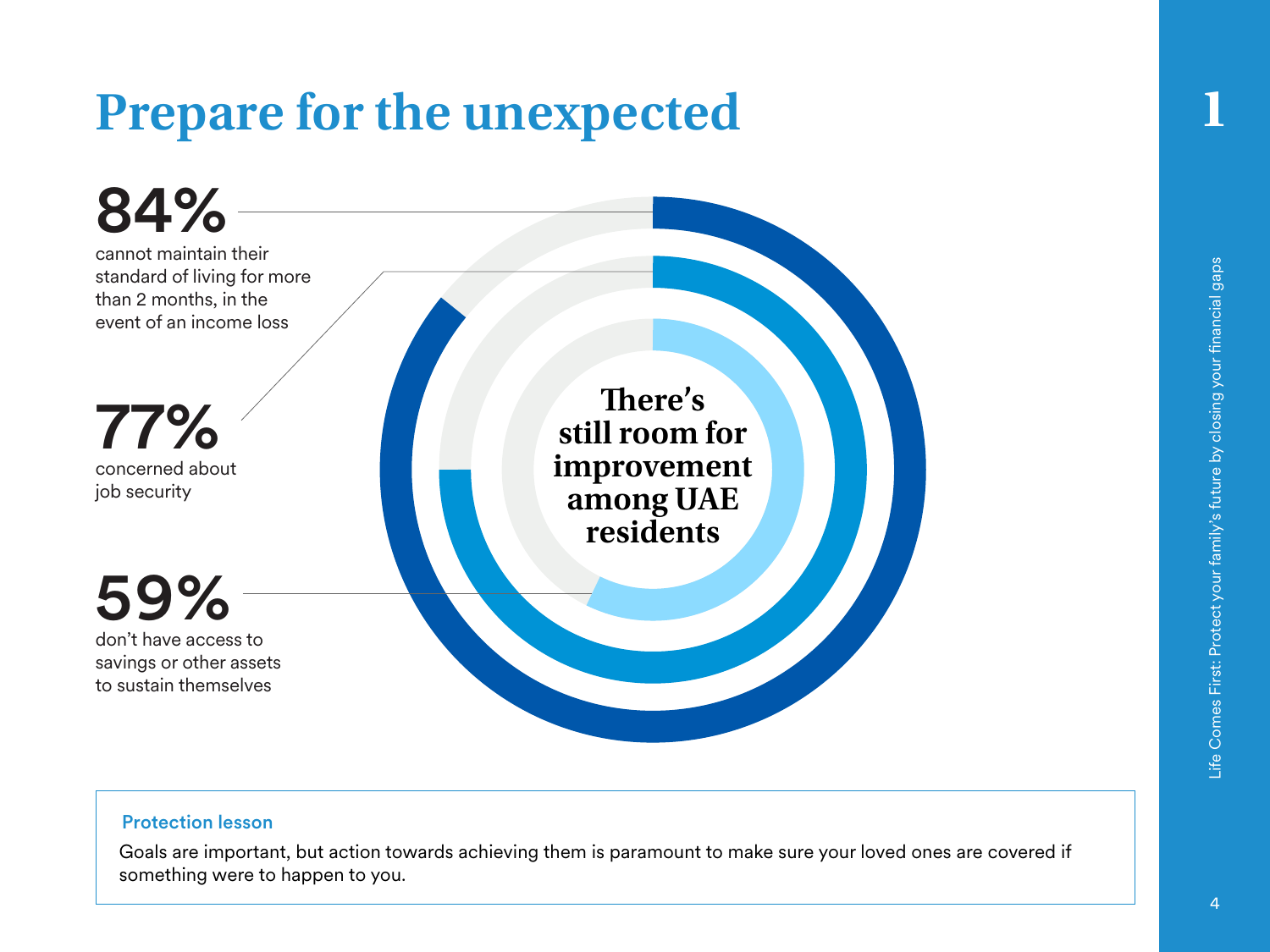# **Future Awareness vs. Gap #2 Future Preparedness**

Preparing for the future is a high priority for most people in the UAE, however, nearly half of them aren't doing enough to ensure that they're financially prepared for whatever may come their way.

### **According to the survey, 2 top priorities are:**

"Protecting family from unforeseen **78%** circumstances."

**75%** <sup>"Family not worrying about income" if something happened to me."</sup>

Yet, nearly **half of UAE residents acknowledge they need to do more to fulfill their future requirements in life;** young people (38 years>) are the greatest among them.

#### Protection lesson

Goals are important, but action towards achieving them is paramount to make sure your loved ones are covered if something were to happen to you.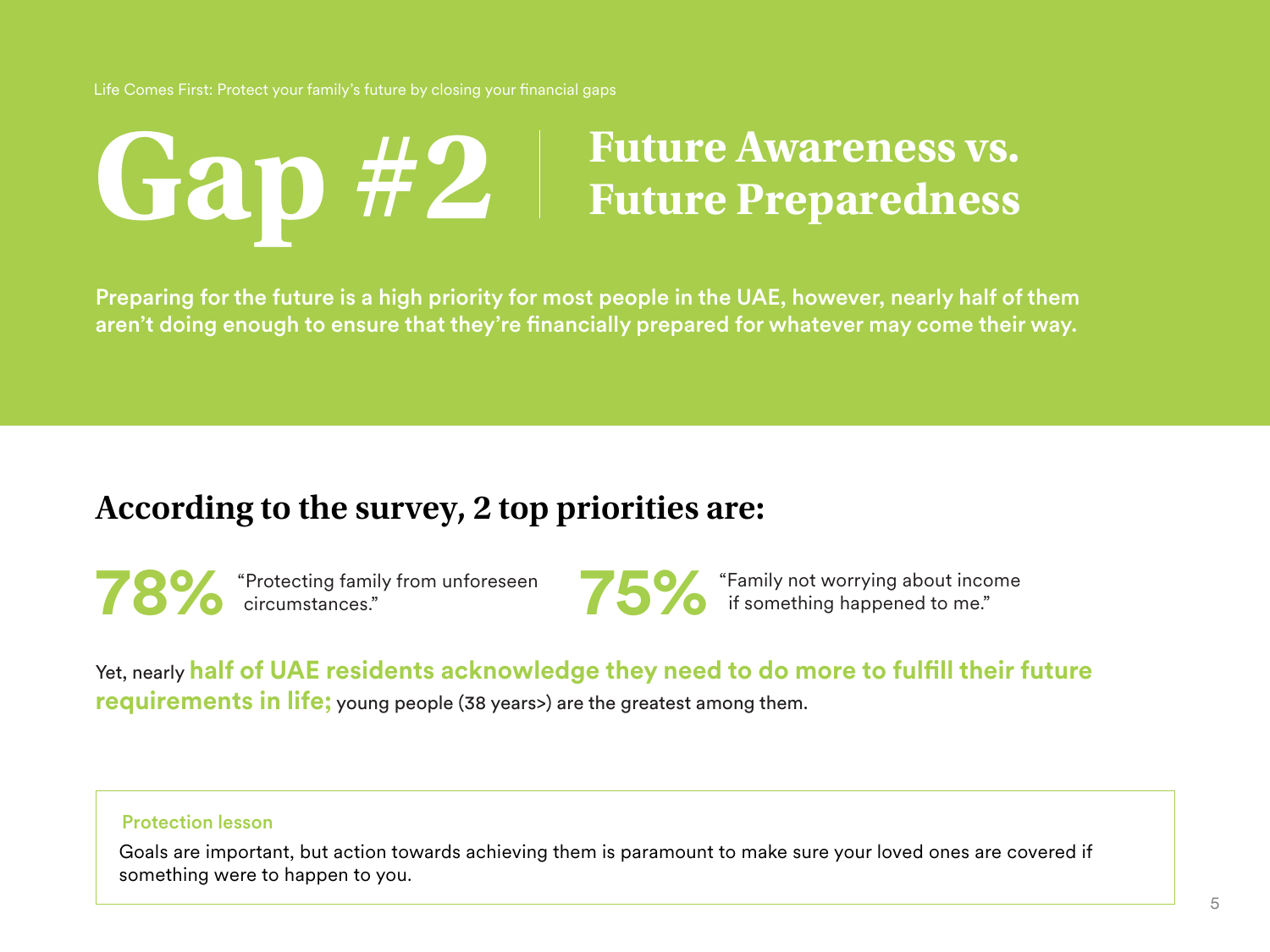## **Turning Uncertainty into Confidence**

There's nothing like confidence in knowing that no matter what happens to you, physically or mentally, you and your family would be protected.



#### Protection lesson

Follow these tips for peace of mind, no matter what surprises may come your way:

- Learn what your current insurance covers and excludes
- Know what your annual limits and co-payments are
- Be aware of the resources and hotlines available for support or grief, should you need them one day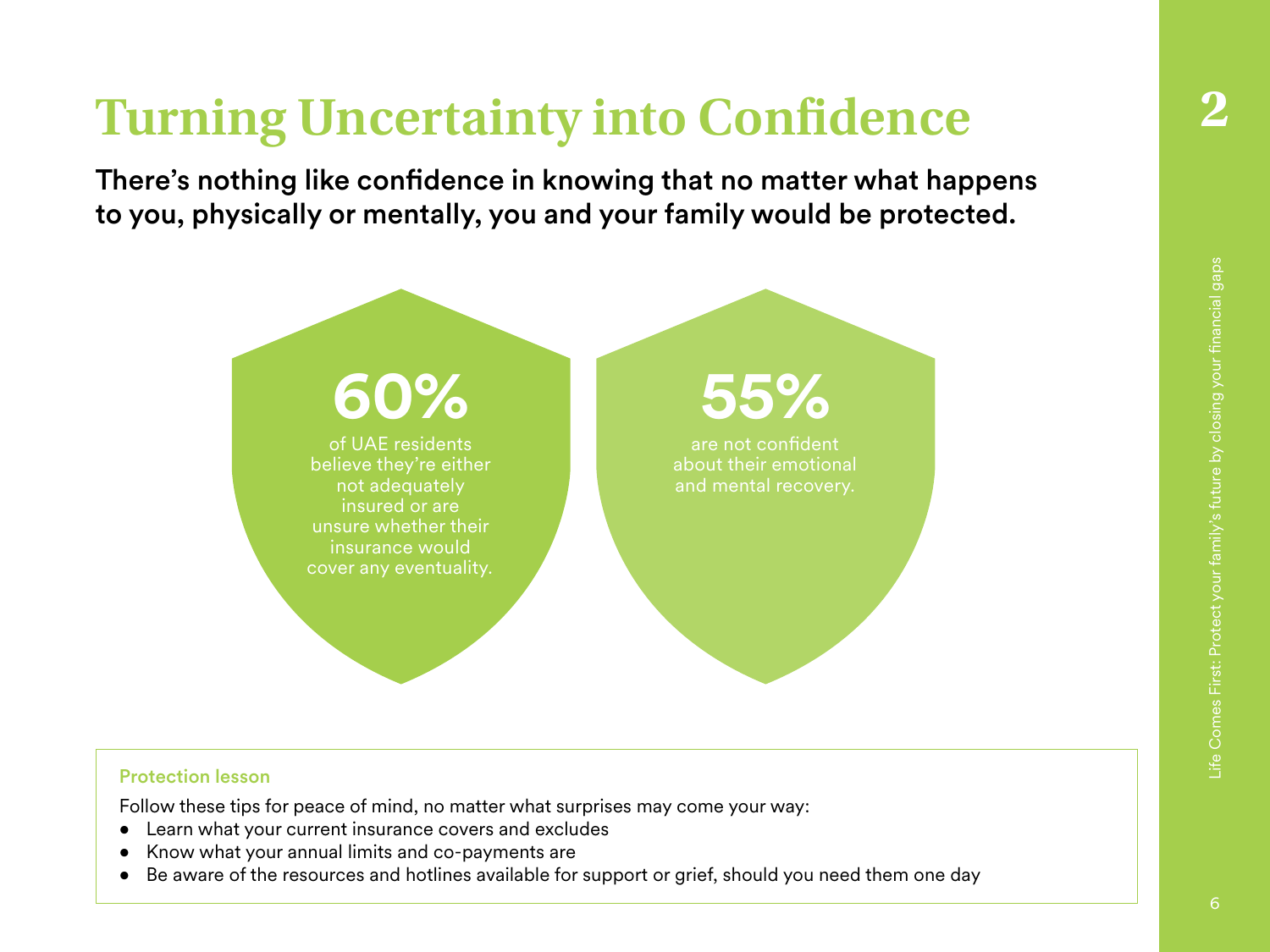# **Gap #3**

## **Concerns for Family vs. Job Security**

Residents of the UAE are largely concerned about protecting their family, and in a close second, comes job security. There are clear correlations between these two, as the disruption of a single family-members' income poses serious financial risk to their loved ones.

## **Top Financial and Wellbeing concerns**

(showing extremely and fairly concerned)

**78%** Protecting the family against<br>**78%** unforseen incidents unforseen incidents

77% Having job security

77% Protecting family against any major illness



77% Protecting myself against<br>T7% unforeseen circumstances unforeseen circumstances

**76%** Protecting family by covering medical costs from serous illness

#### Protection lesson

Protecting yourself and your loved ones against any eventuality is vital to securing your future. With the right education and transparent protection policies, you can protect both your family and your income, even if something unexpected was to happen.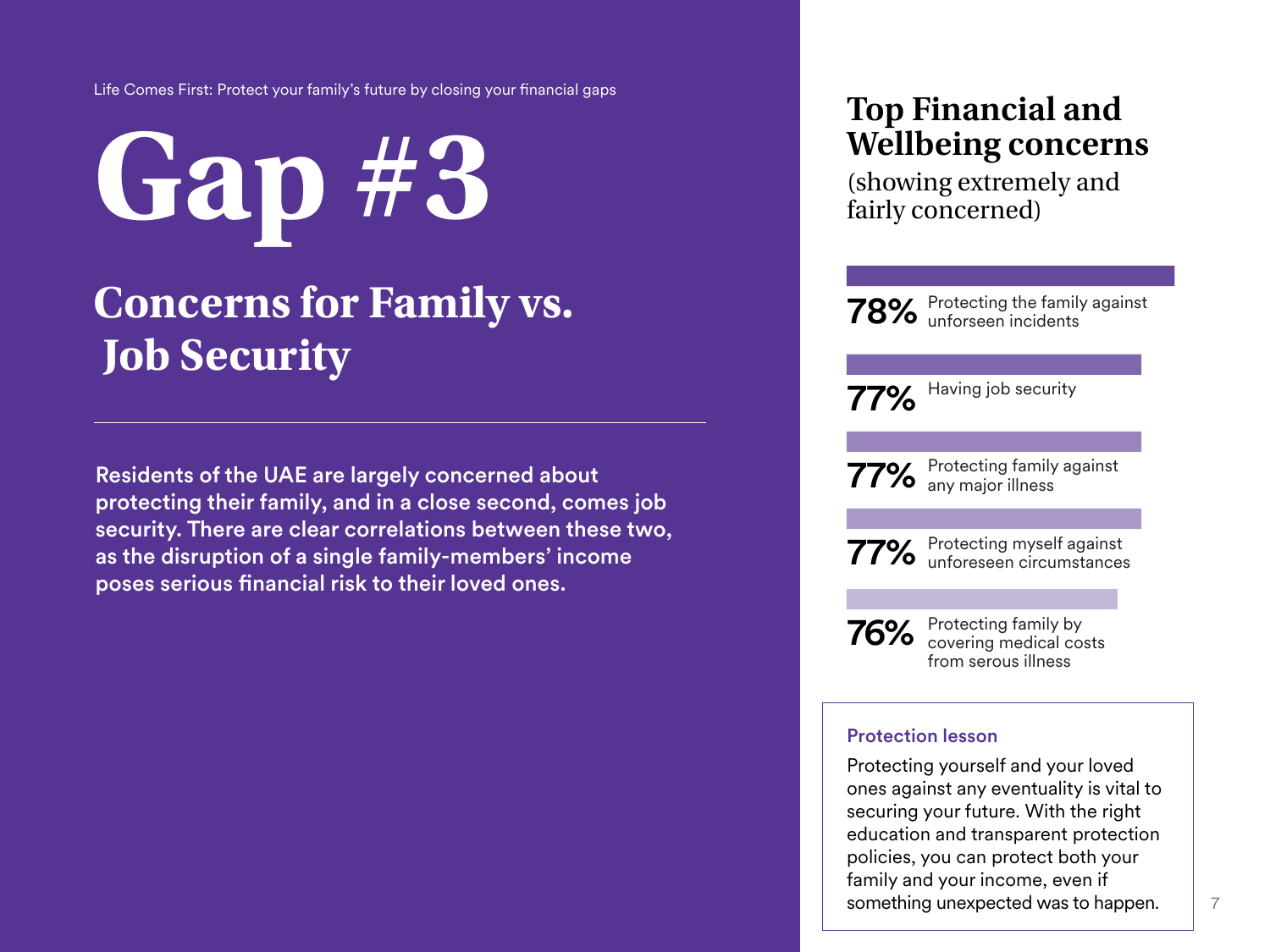

## **Attitudes in Financial Optimism vs. Financial Stability**

When asking UAE residents what would happen in the case of income loss, we saw that even though they were optimistic in theory, their actual financial preparedness for income loss didn't match up.

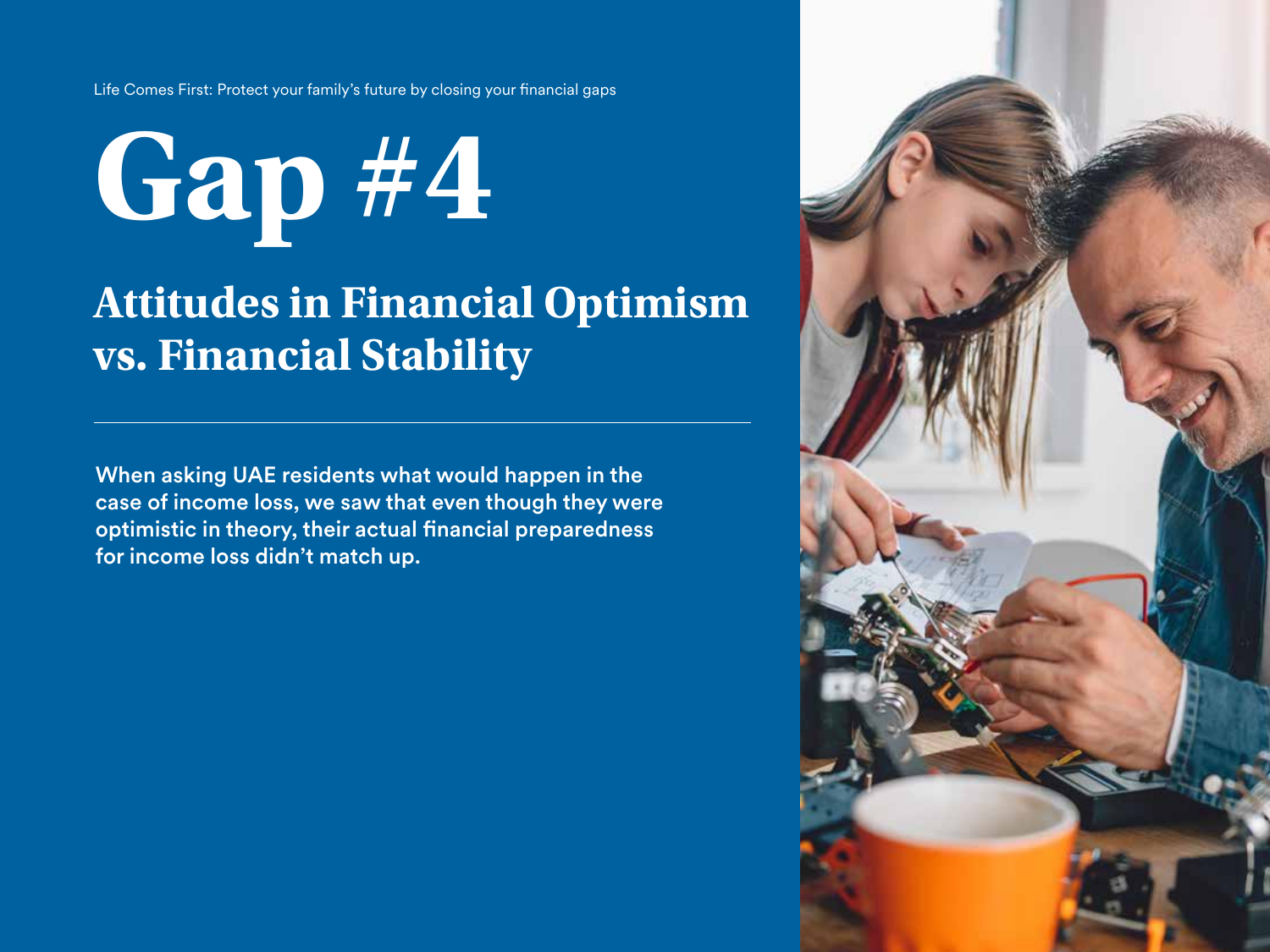## **What would happen in the case of income loss?**



There is reason for concern for families in the UAE: job security is tenuous, and the gap between optimistic attitudes and financial stability leaves entire families vulnerable to income loss or sudden medical expenses. \*Only asked to Expats

#### Protection lesson

Protecting yourself against a possible loss of income is the only effective way to protect your family, no matter what. And the good news is that it's never too late to start. Reach out to a MetLife Representative, Bank Relationship Manager or Financial Advisor to assess your risks and close your protection gaps.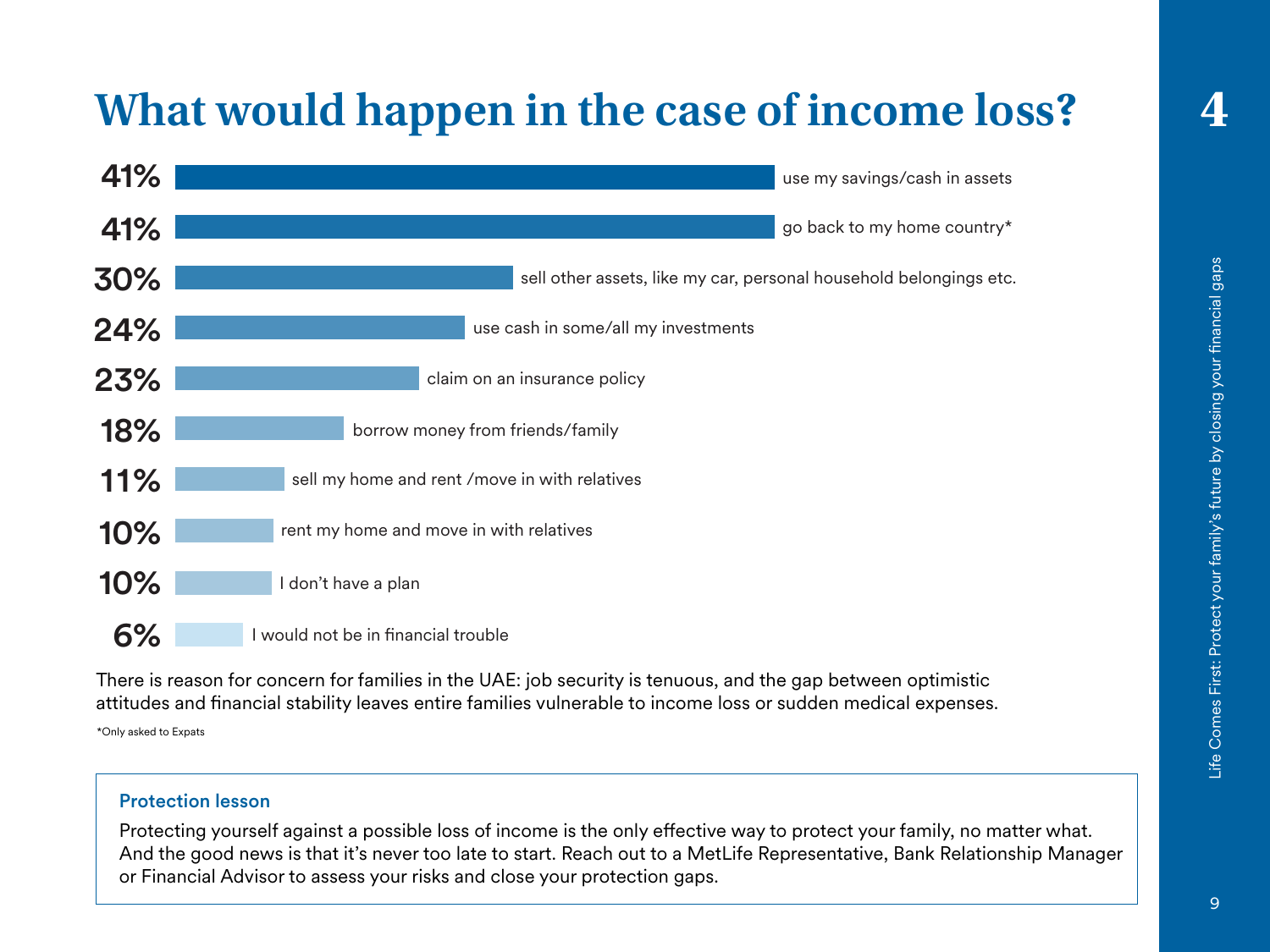## **Financial Cheat Sheet**

**Attitudes that drive financial optimism**

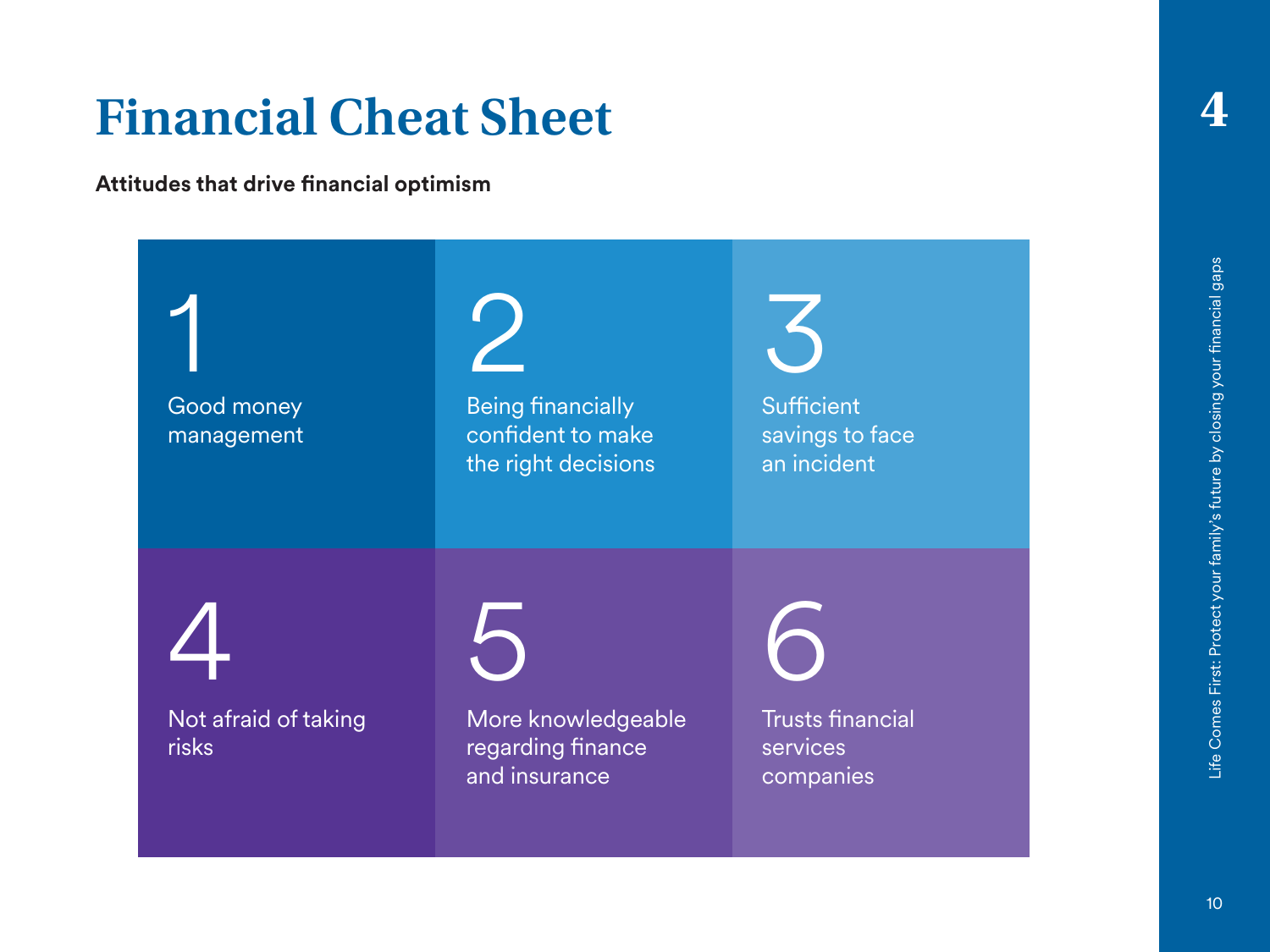## **Financial Cheat Sheet**

**Attitudes that drive financial stability**

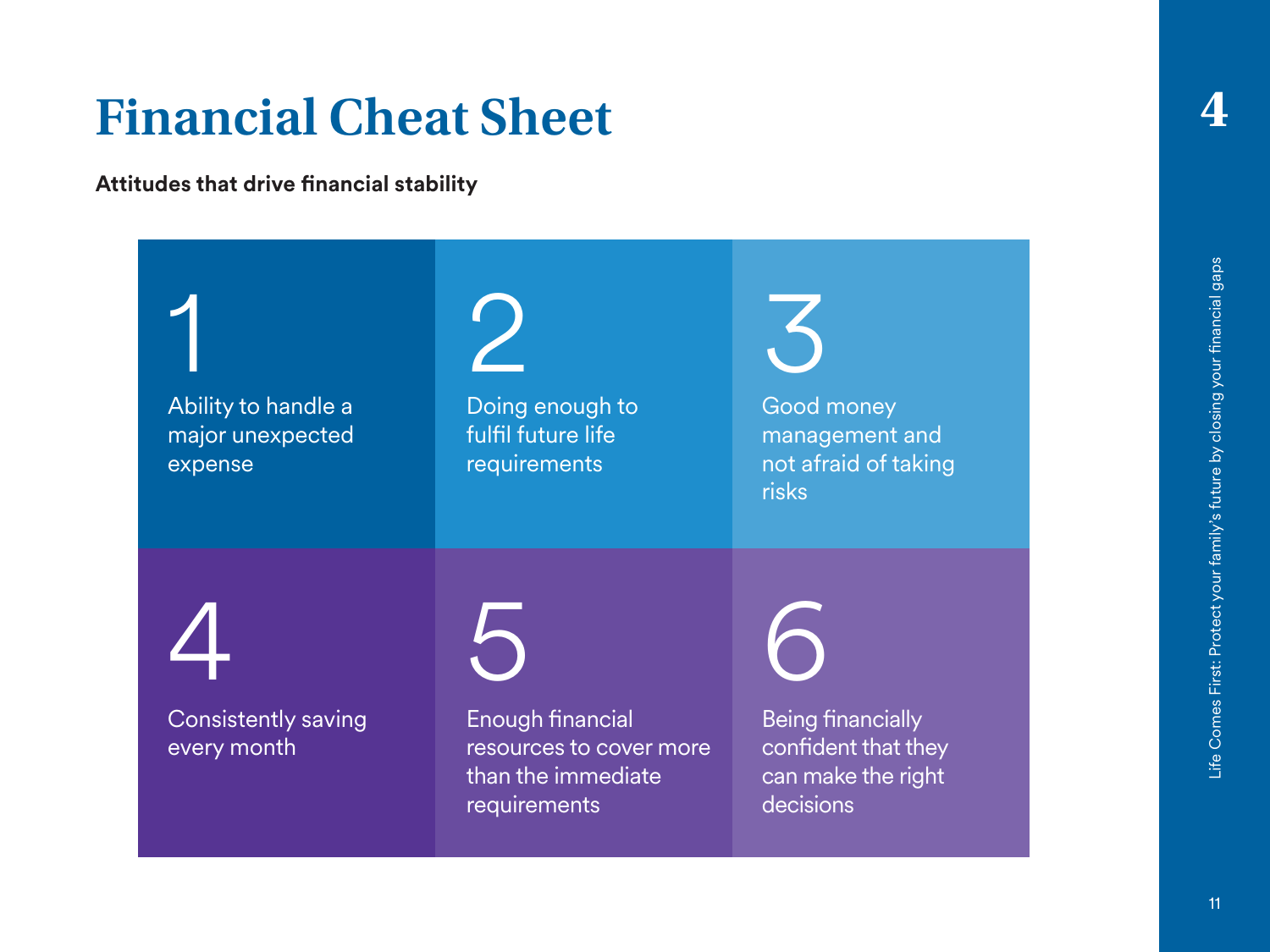## **Within the UAE there is a need for further protection:**

Feel they are adequately insured 40% Had neutral responses, unsure of their insurance 28% Are under-insured and believe they are inadequately insured 32% Either are not adequately insured or are unsure if their insurance would cover an eventuality 60%

**4**

#### Protection lesson

Knowing what your insurance coverage is and making sure that it sufficiently covers you and your loved ones means that you won't need to worry, because you've done everything you can to protect your futures.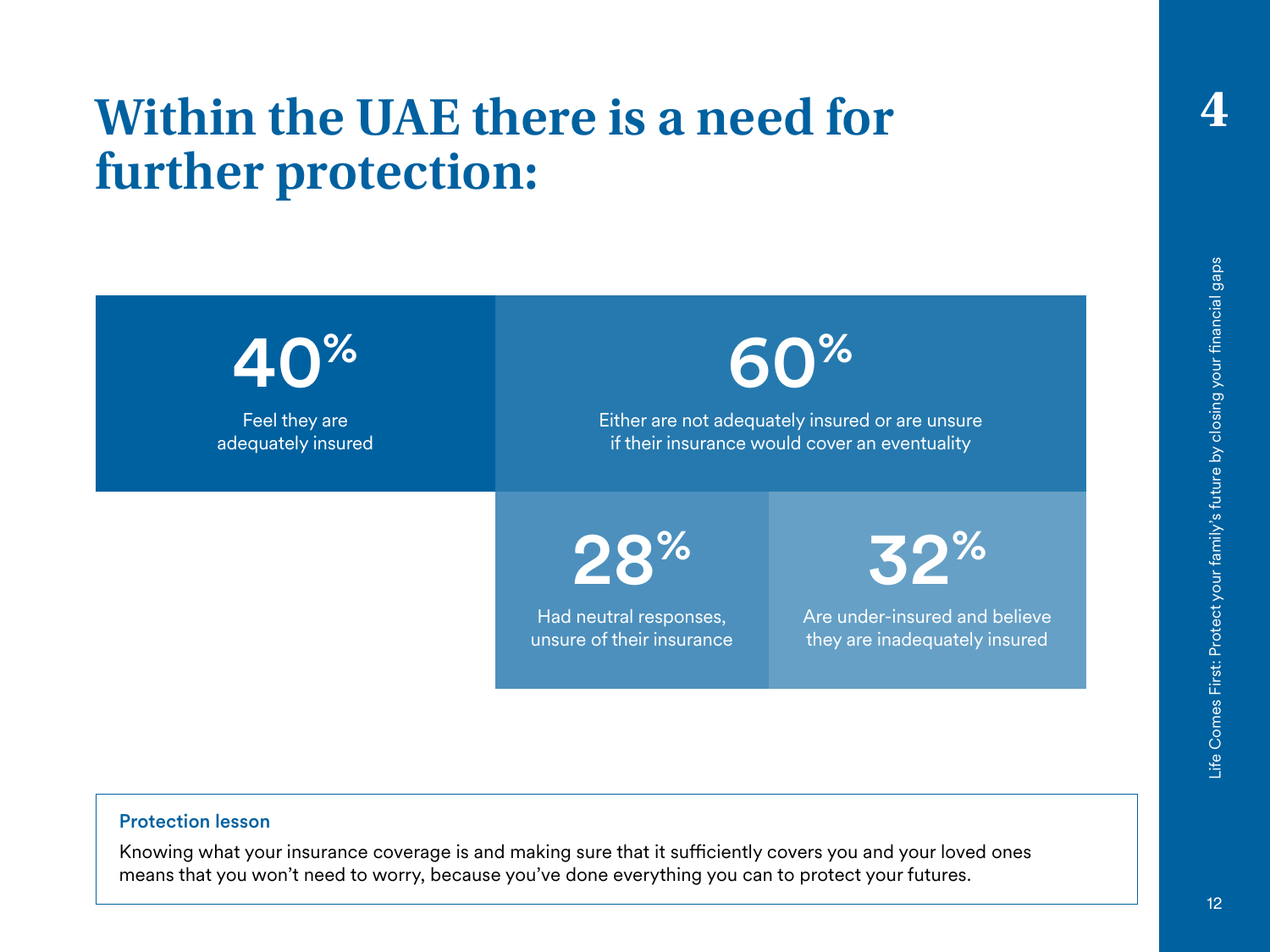# **Gap #5**

## **Coverage Knowledge vs. Health Status**

It's important to be certain of your coverage limits, ensuring you're not underinsured. Many UAE residents don't currently have this security.



#### Protection lesson

There are two simple ways to ensure that your coverage matches your protection solutions. First, get regular medical checkups so that you know what your health status is, and second, speak to your MetLife Representative, Bank Relationship Manager or Financial Advisor to make sure that your coverage is sufficient.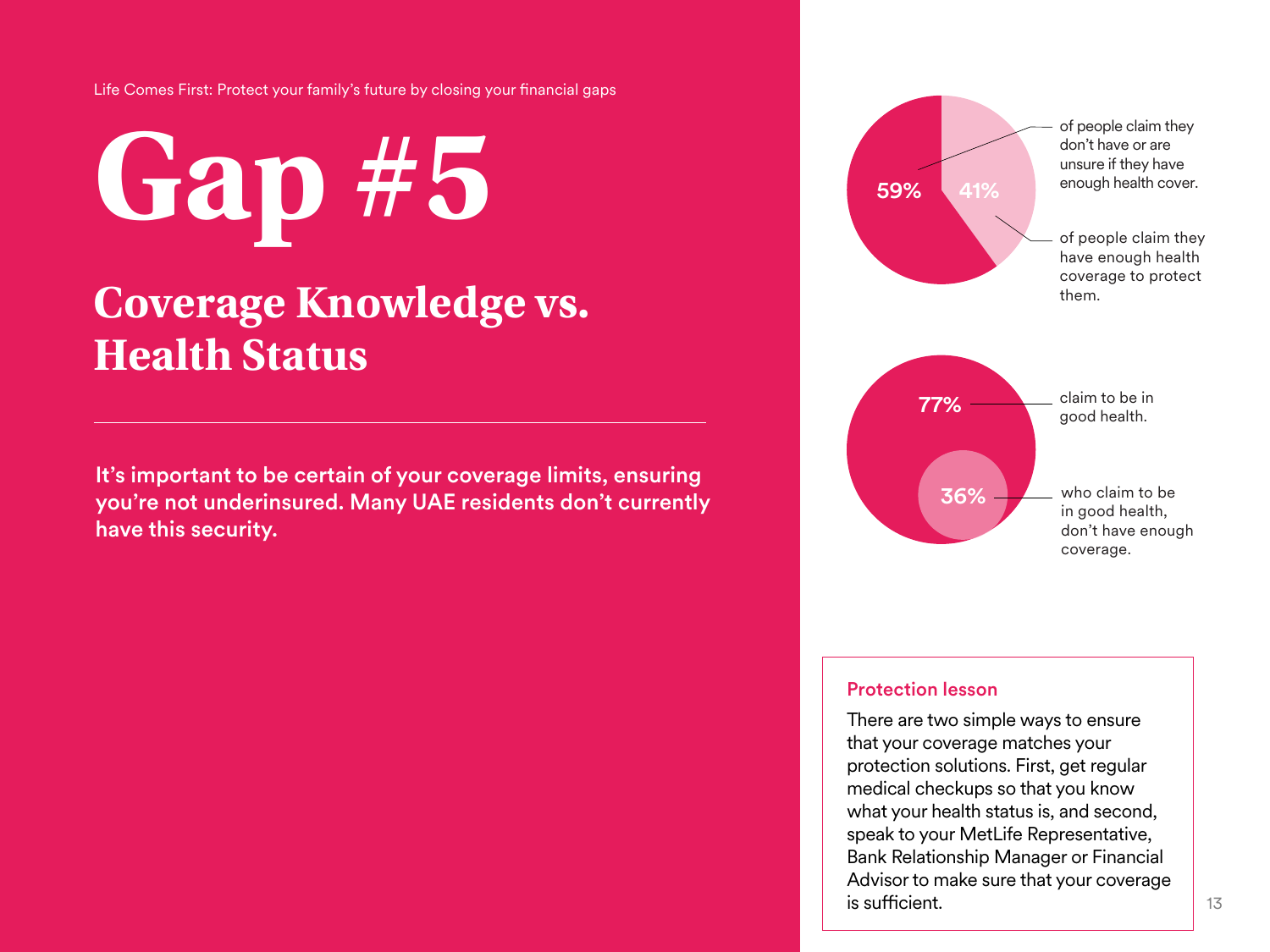**5**

**There is a false perception among respondents that a corporate medical card protects them from every eventuality**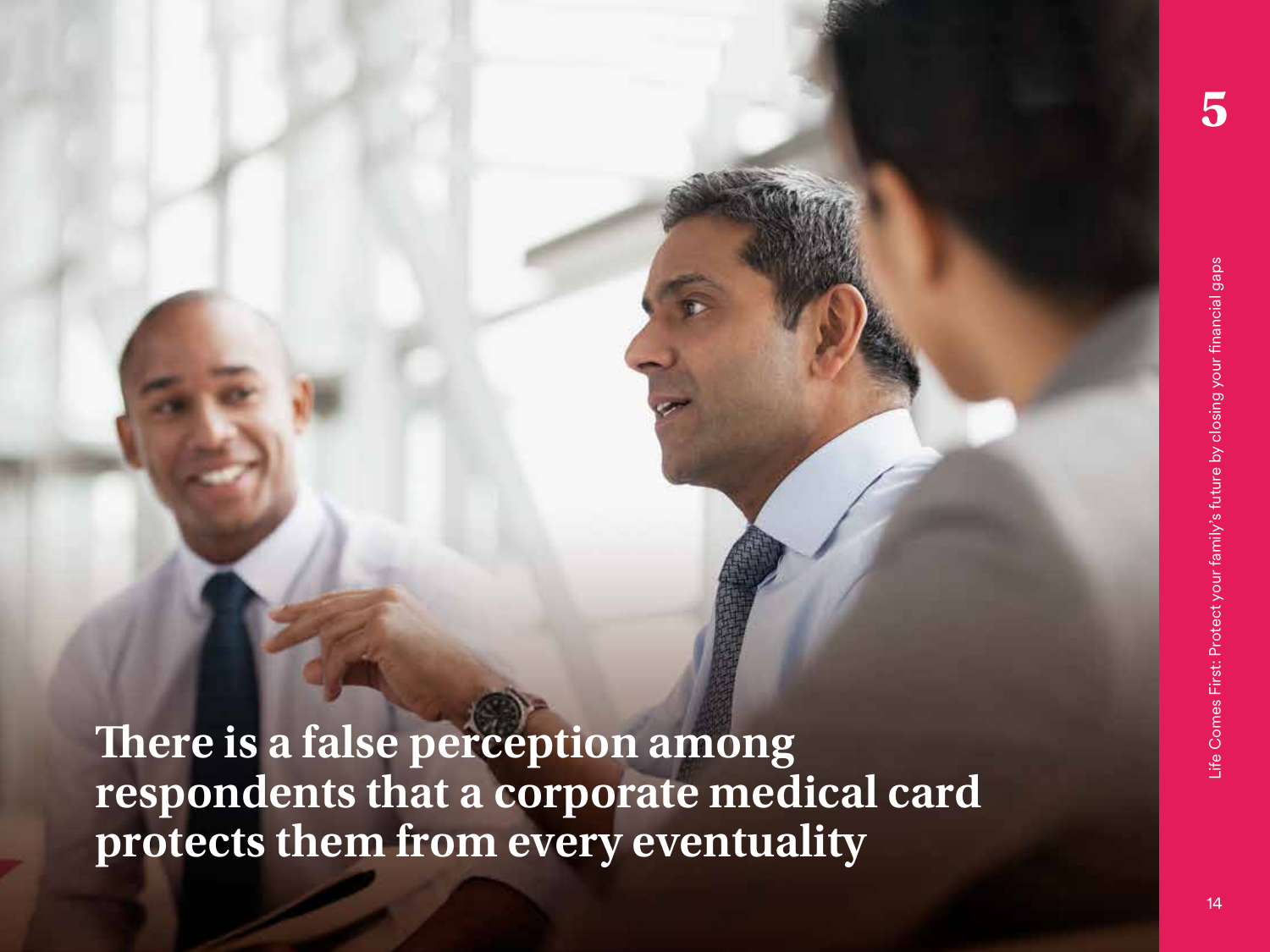# **Actual Coverage vs. Underinsured Reality Gap #6**

There is a lack of financial literacy and insufficient investment between insurance companies and the individuals who stand to benefit—one that is as much the responsibility of insurance companies as the individuals they serve.

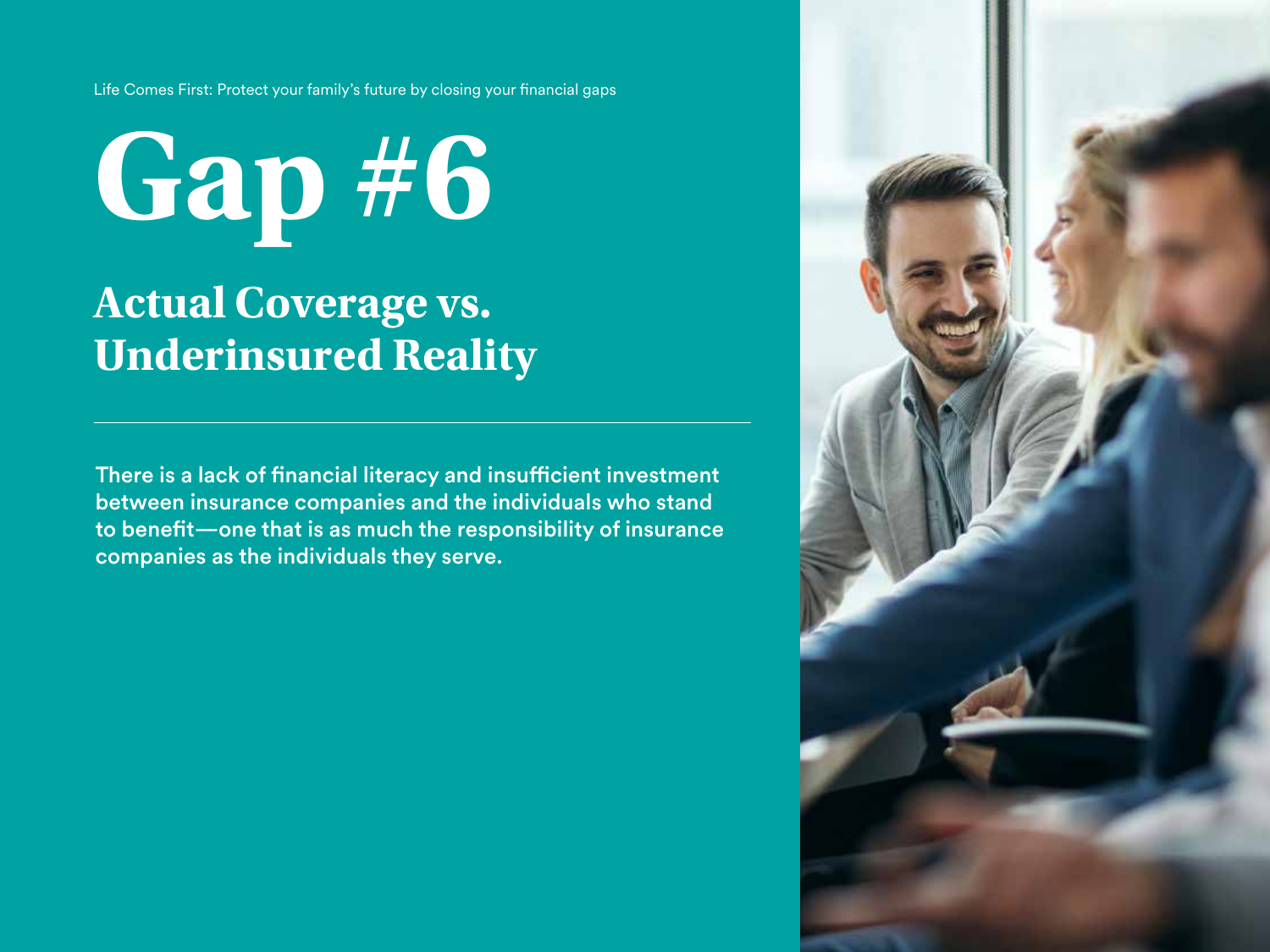55%

believe they are actually covered

are actually covered based on their eventuality 30%

70%

total actual underinsurance

gap between the reality and the 25%

perception

Protection lesson

People of the UAE are all too often unaware of the coverage scope and any hidden costs in their medical insurance plan. It's vital to ensure you're fully covered for any eventuality.

**Those with a medical insurance plan or an individual insurance plan**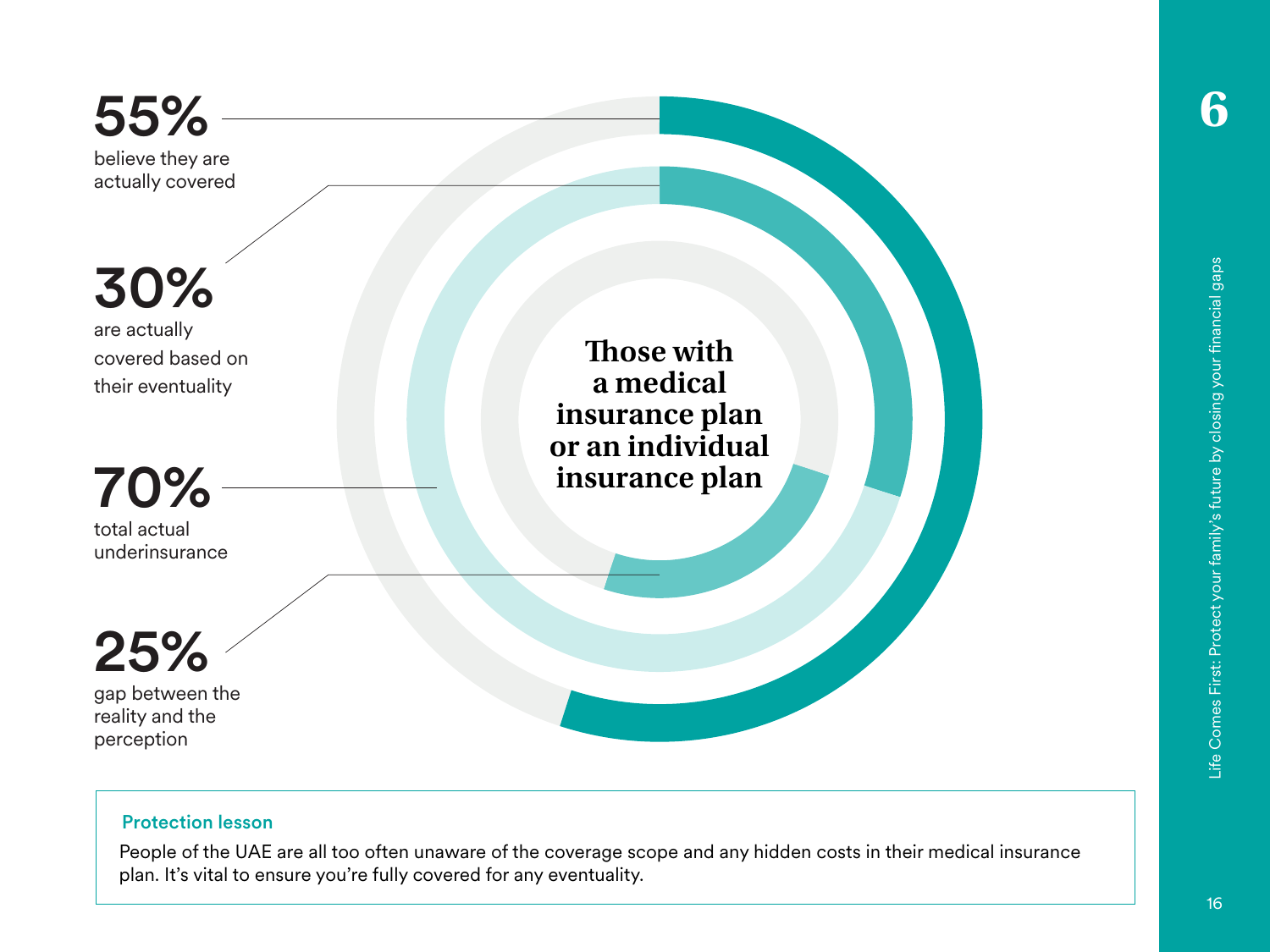# Gap #7 **Coverage Perception vs.**

Adults in the UAE face serious personal liabilities in the event of a critical illness, an accident or a disability, all of which can cause a loss of income.

## **Of the people that had an accident that resulted in a disability**

had a life changing financial impact on themselves or their families **67%** had a life changing<br>
themselves or their<br>
themselves or their<br> **62%** were impacted by<br>
in their small print

in their small print

**60%** were disappointed in their existing policy

#### Protection lesson

We often lack both coverage and the peace of mind that comes with sufficient coverage, either due to underinsurance, financial illiteracy, or both. It's never too late to start learning, and it's never too much to ask your MetLife Representative, Bank Relationship Manager or Financial Advisor to assess your coverage according to your needs.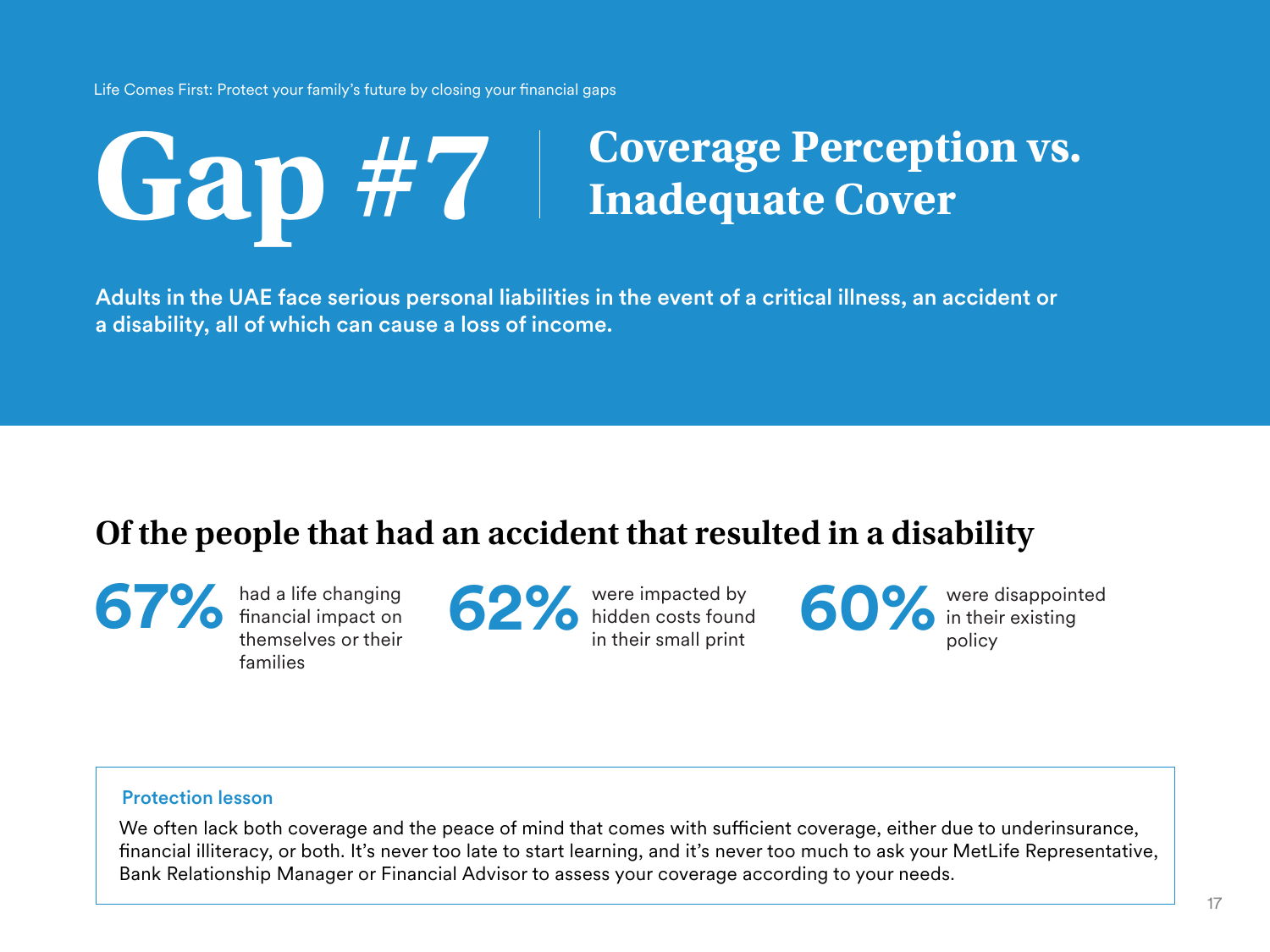## **Unexpected life events can have long lasting effects and recovery, emotionally, mentally, and financially.**

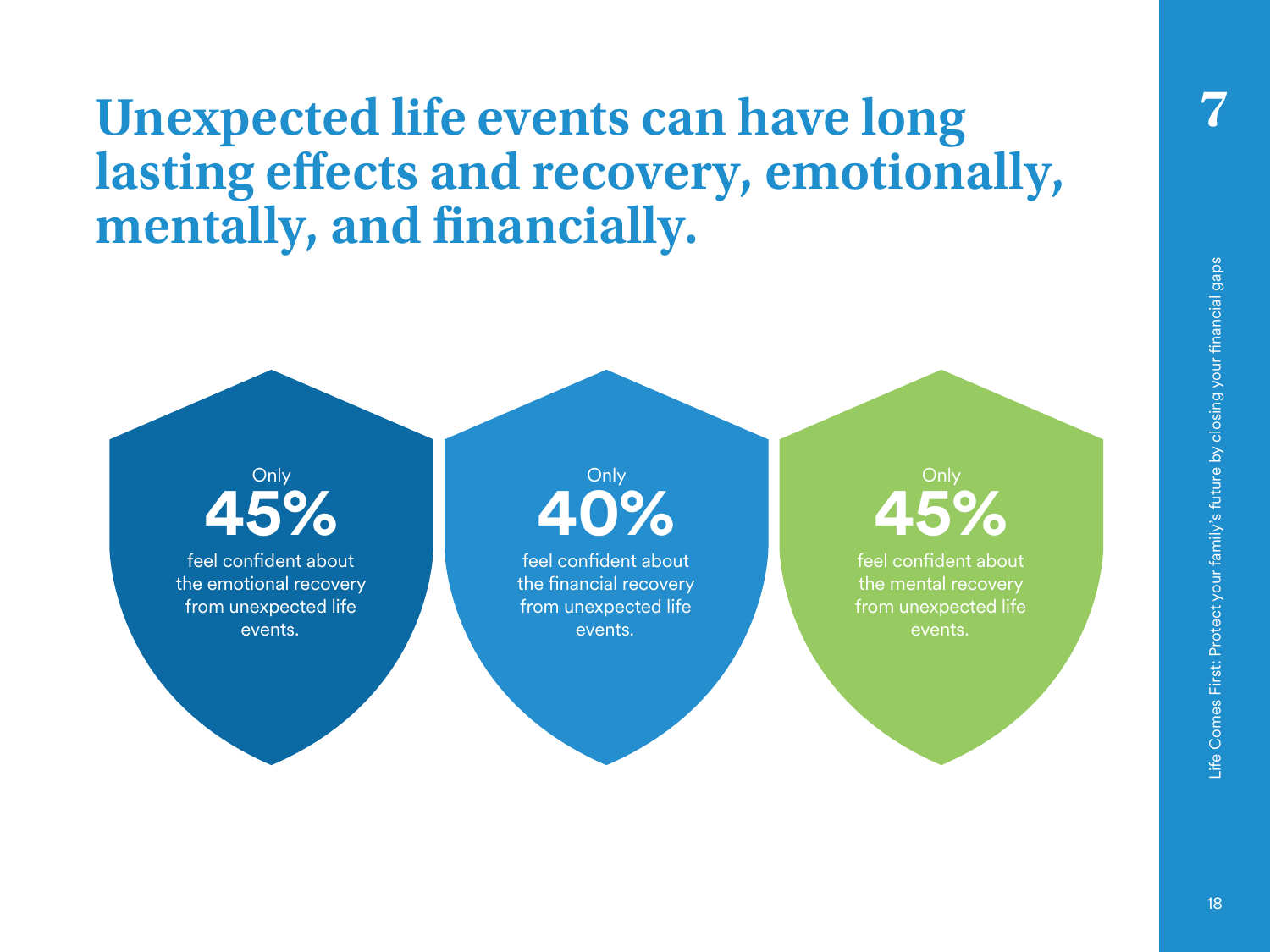## **The majority of people who had an issue of a psychological nature were underinsured.**

# 67%

had to seek options to pay for themselves, even when covered

70%

realized they did not have adequate insurance coverage

Mental health recovery is unique to every individual, and there is no one-sizefits-all solution. There is, however, a grieving and recovery roadmap that includes mental health professionals and support groups that can help people recover more quickly, and more fully.

#### Protection lesson

At MetLife, we are here to help you put this mental health recovery plan in place to give you the peace of mind that comes with knowing you'll be in the best hands, focusing on healing and not on finances, should you need it one day.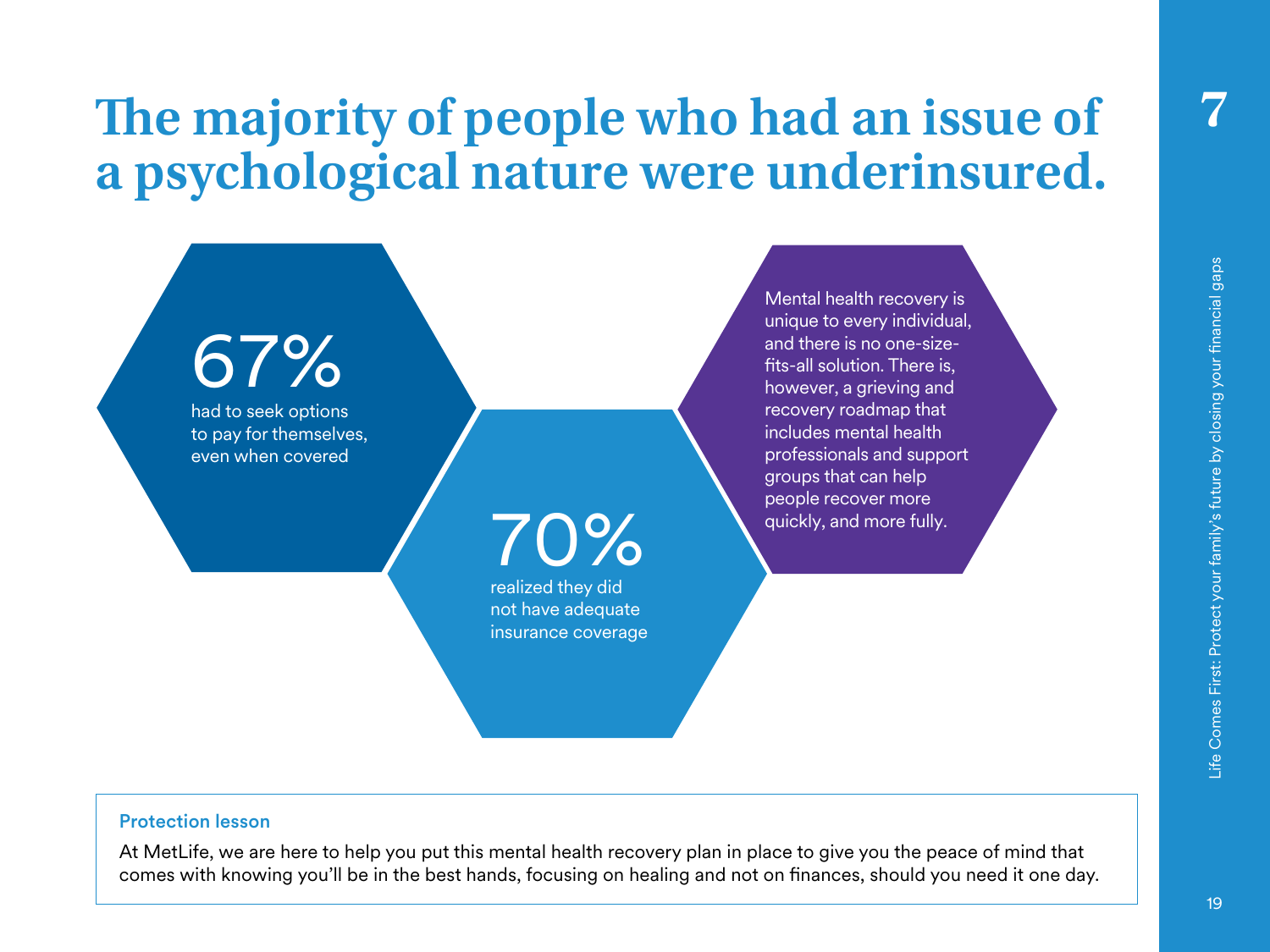# Gap #8 **Family Needs vs.**<br>The Right Financial Products

We understand that the majority of residents are worried about protecting their families and that the right coverage is their top priority.

In fact, roughly **one-quarter of people's income is attributed to other savings investments**— including bank savings accounts, investment savings, and remittances abroad.

This shows that often, people seek less transactional solutions, and prefer ones that provide lifestyle and living benefits for them and their families.

88888888888

#### Protection lesson

A common rule of thumb is that 6-8% of our gross income (+1% per dependent) should be invested in protection solutions. Speak with your MetLife Representative, Bank Relationship Manager or Financial Advisor on how you could get to this amount, while still enjoying benefits that you can use today.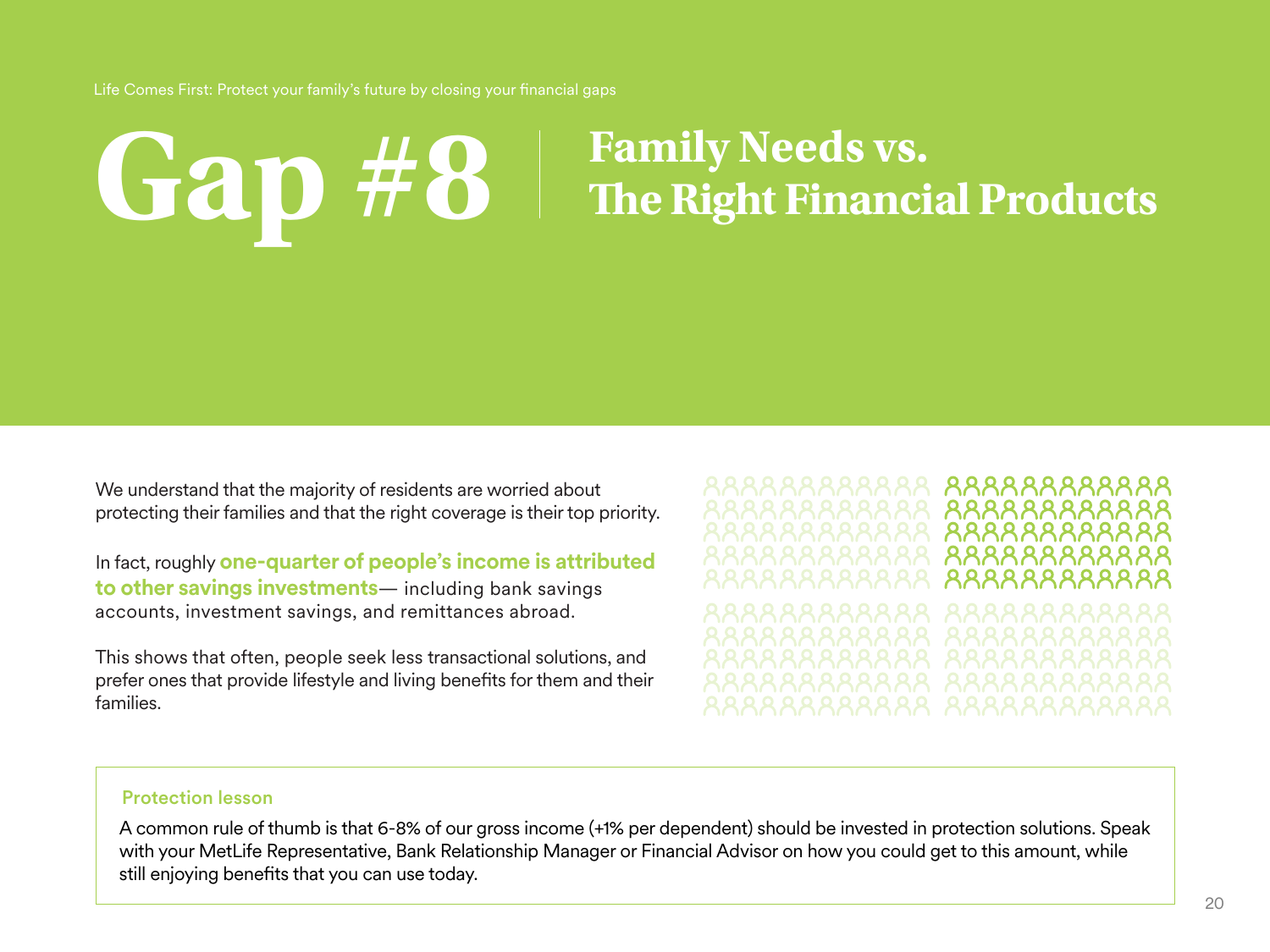

### **Benefits of Owning Insurance Outweigh the Investment**

Protection in the UAE is a neglected asset and we're here to change that. Securing good financial wellness is incomplete without the protection element.

4%

income of residents in the UAE is dedicated to insurance products, which is under the best practice benchmark of 6-8%.

#### Protection lesson

Whilst protecting your future and your loved ones can feel like a long-term investment that is often deprioritized, choosing the right insurance to suit your life and future protection needs can provide infinite value and security for your future.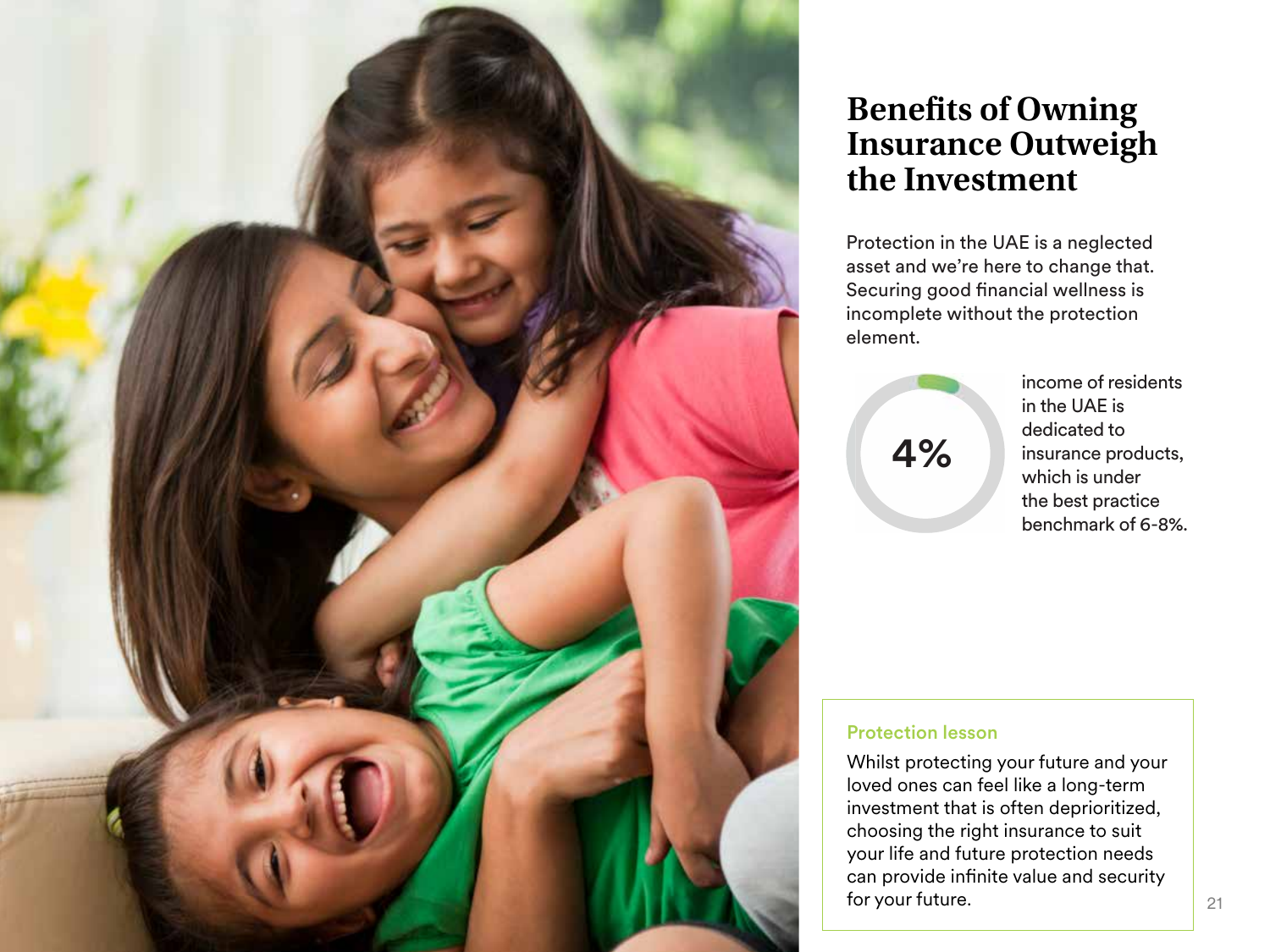

### **Bridging the gaps to provide a more secure financial future**

At MetLife, we make it our aim to educate our customers and the broader population about insurance opportunities.

As we develop a deeper understanding of our customers' and UAE residents' motivations, we can create better policies to fit their needs, then bridge the knowledge gap between these policies and the individuals who stand to benefit.